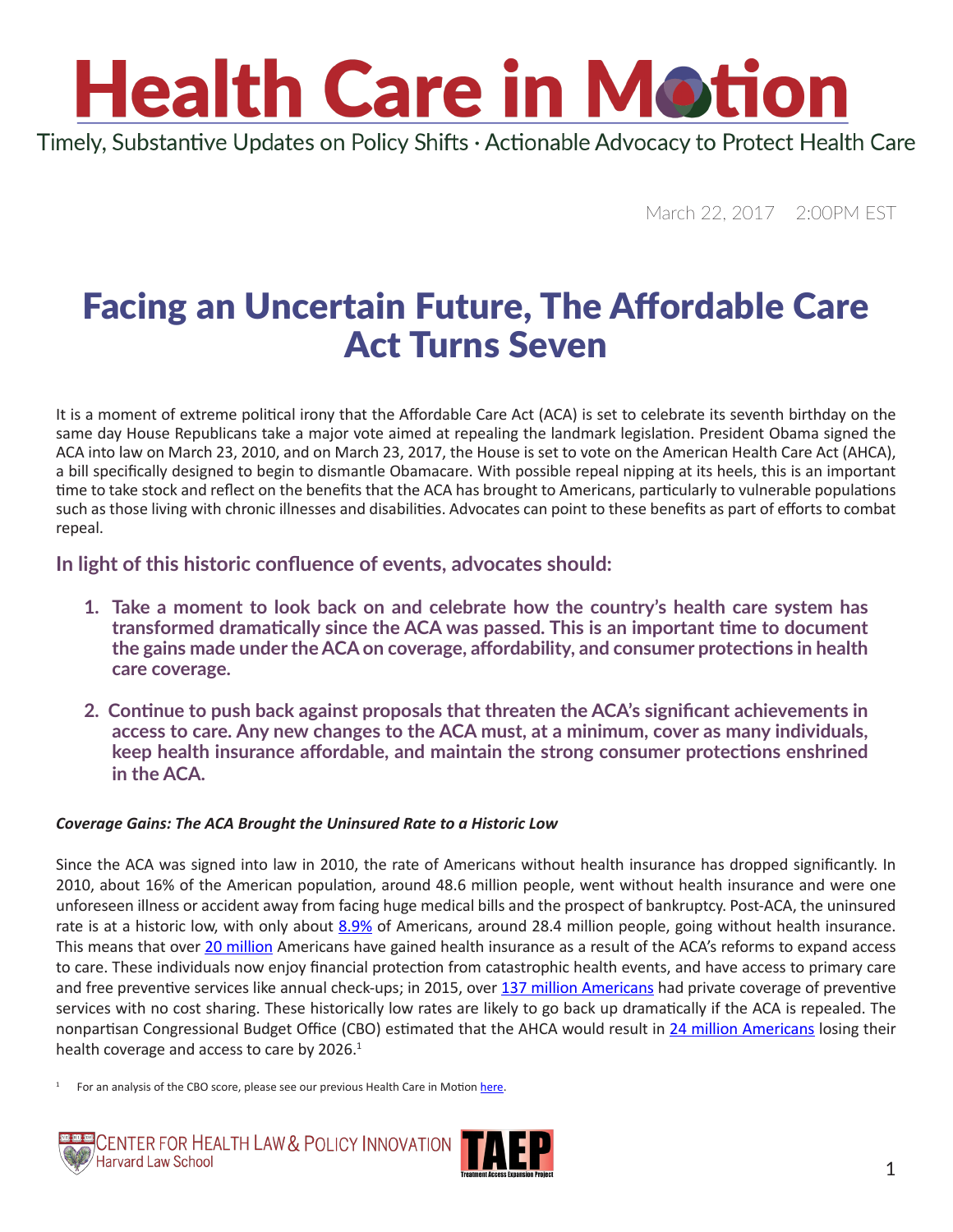It is particularly important to note that these coverage gains significantly benefitted populations that have historically faced higher uninsured rates than the rest of Americans. For example, LGBT Americans, and Black, Latino, and Asian Americans all enjoyed significant coverage gains under the ACA. Specifically:

- Communities of color are disproportionately more likely to lack health insurance and have stable access to care, as people of color generally face more [access barriers](http://files.kff.org/attachment/Chartpack-Key-Facts-on-Health-and-Health-Care-by-Race-and-Ethnicity) and use less care than whites. The ACA made significant gains in [reducing](http://kff.org/disparities-policy/issue-brief/disparities-in-health-and-health-care-five-key-questions-and-answers/) this access to care disparity, and the coverage gains seen under the ACA have significantly helped these groups. The rate of uninsured individuals among Black nonelderly adults dropped from 19% in 2013 to 11% in 2015. Similarly, Hispanic adults also saw the rate of uninsured drop from 30% in 2013 to 21% in 2015, and Asian Americans adults saw the uninsured rate cut in half, from 14% to 7%. Among white nonelderly adults, the uninsured rate drop was less pronounced (12% to 7%).
- Studies have shown that Americans identifying as lesbian, gay, bisexual, or transgender are [more likely](http://www.gallup.com/poll/175445/lgbt-likely-non-lgbt-uninsured.aspx) to report being uninsured than non-LGBT Americans, due to the [challenges and barriers](http://kff.org/disparities-policy/issue-brief/health-and-access-to-care-and-coverage-for-lesbian-gay-bisexual-and-transgender-individuals-in-the-u-s/) these individuals often face to access necessary health services. However, due in part to the implementation of the ACA, between 2013 and 2015 the percentage of LGBT Americans reporting that they lacked insurance decreased from 21.7% to 11.1%, a coverage increase larger than the non-LGBT population. Further, during the first full year of implementation of the ACA's coverage expansion, LBGT Americans with incomes under 400% of the federal poverty level saw their uninsured rate [drop](https://cdn.americanprogress.org/wp-content/uploads/2014/11/LGBTandACA-report.pdf) from 34% to 26%.

#### *Consumer Protections: The ACA Reformed the Private Insurance Market to Make it Accessible to Lower Income and Vulnerable Individuals*

The ACA's holistic approach recognized that health insurance and access to care should be available to everyone, including both those with relatively few health needs as well as those whose health requires more extensive care. Some of the most significant achievements realized under the ACA were the sweeping changes to the private insurance market that protected consumers from insurance practices that oftentimes left vulnerable populations, such as those living with preexisting conditions, behind. In particular, the ACA:

- [Banned](https://www.hhs.gov/healthcare/about-the-law/pre-existing-conditions/index.html) pre-existing condition exclusions and health status underwriting.<sup>2</sup> Prior to the ACA, insurers often either denied coverage to someone living with a pre-existing condition, or only offered coverage at exorbitantly high premiums. Insurers frequently used these practices as tools to prevent higher cost enrollees, such as those living with chronic illnesses and disabilities, from obtaining private insurance. The Department of Health and Human Services estimates that, between 2010 and 2014, when the ACA's reforms first took effect, the share of Americans with pre-existing conditions that went uninsured fell by [22%,](https://aspe.hhs.gov/pdf-report/health-insurance-coverage-americans-pre-existing-conditions-impact-affordable-care-act) representing 3.6 million people gaining coverage that they could not have purchased under pre-ACA insurance underwriting practices. This protection continues to be important, as approximately [27%](http://kff.org/health-reform/issue-brief/pre-existing-conditions-and-medical-underwriting-in-the-individual-insurance-market-prior-to-the-aca/) of American adults under age 65, or 52 million Americans, are currently living with conditions that would leave them uninsurable if they applied for coverage in the pre-ACA insurance market.
- Introduced the [Essential Health Benefits.](https://www.cms.gov/cciio/resources/data-resources/ehb.html) Essential Health Benefits (EHB) are the minimum package of 10 categories of items and services that all individual and small group insurance plans are required to cover. These include a robust range of services and treatments that are critical for individuals living with significant health needs to stay healthy, including prescription drug benefits, preventive services with no cost sharing, and substance use and mental health treatments. This ensured that an insurance card meant access to comprehensive services. These benefits have been instrumental in
- <sup>2</sup> Health status underwriting refers to the practice of charging higher premiums based on an individual's health status.



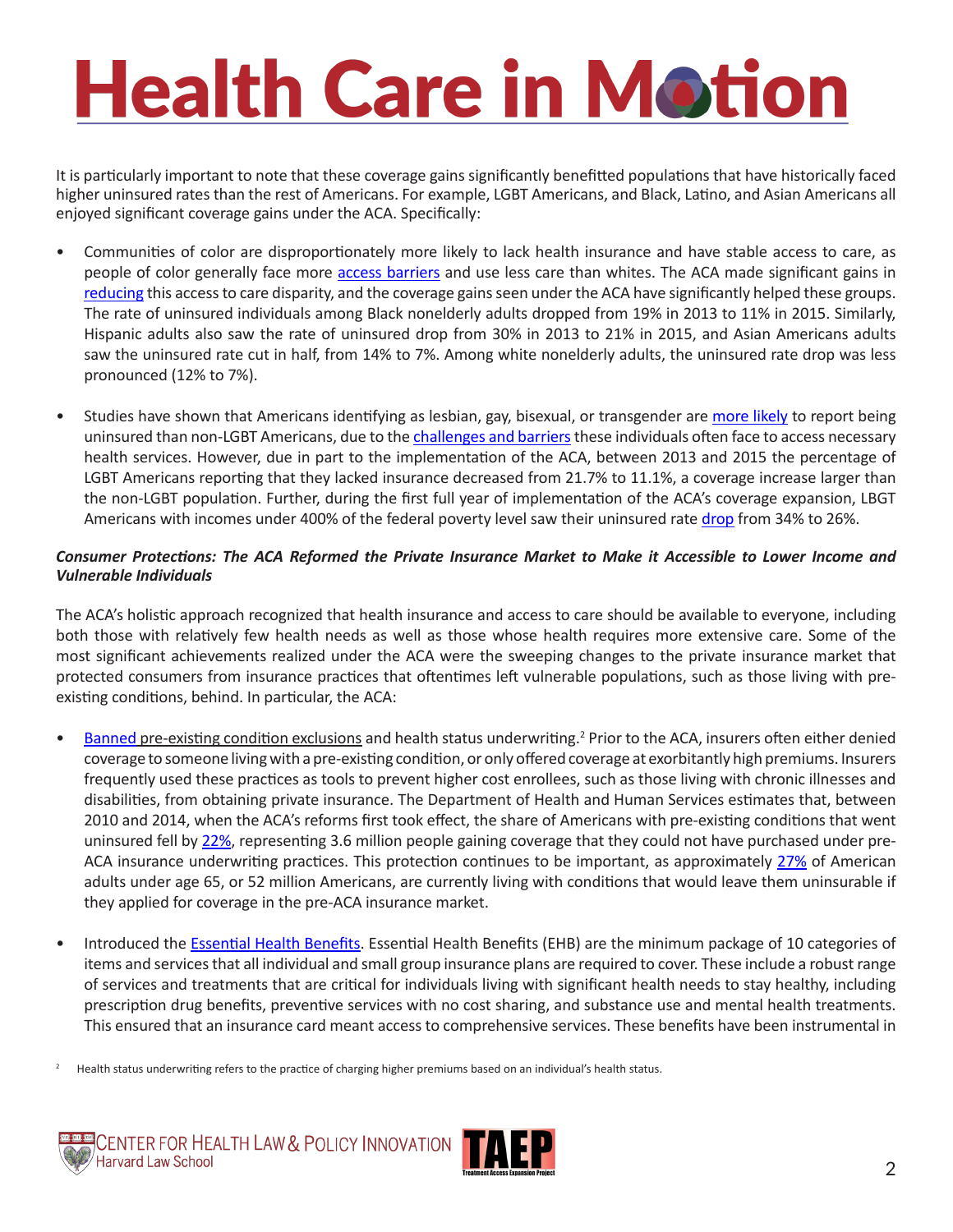addressing the opioid epidemic in America. A repeal of the ACA is estimated to cause about [2.8 million Americans](http://thehill.com/blogs/pundits-blog/healthcare/313672-keep-obamacare-to-keep-progress-on-treating-opioid-disorders) with substance use disorders, including 222,000 with an opioid disorder, to lose their coverage, undoing the progress made to promote substance use and mental health treatment.

- Banned the use of [annual and lifetime dollar limits](https://www.hhs.gov/healthcare/about-the-law/benefit-limits/index.html). Before the ACA, insurers often set limits on coverage during a year or an enrollee's lifetime, above which the plan would no longer pay for covered services. For many individuals with significant health needs, such as those living with a chronic illness or a disability, this resulted in 'maxing out' on their coverage and getting cut off from care when they needed it most. The ACA prohibited this practice in both the individual and group insurance market. Before this reform was implemented, an estimated [105 million](https://aspe.hhs.gov/basic-report/under-affordable-care-act-105-million-americans-no-longer-face-lifetime-limits-health-benefits) people were subject to these limits. The ACA ensured that these individuals no longer had to worry about whether their plans would continue to pay for coverage if they needed regular, costly care.
- Prohibited [discrimination](https://www.hhs.gov/civil-rights/for-individuals/section-1557/) in health care access and coverage. The ACA's nondiscrimination provision, Section 1557, protects consumers from discriminatory insurance practices on the basis of race, color, national origin, sex, age, or disability. Despite the promises of the ACA, many individuals, particularly those with chronic health conditions, still struggled to obtain affordable coverage. This was often due to discriminatory practices by insurers, such as placing all medications needed to treat a particular health condition on the highest cost sharing tiers, intentionally failing to cover medically necessary medications, and posting intentionally vague or misleading formulary information. The Department of Health and Human Services issued [final regulations](https://www.federalregister.gov/documents/2016/05/18/2016-11458/nondiscrimination-in-health-programs-and-activities) implementing Section 1557<sup>3</sup>, making it clear that individuals could directly file suit against this discrimination instead of having to wait for the government to pursue a case.

#### *Affordability: The ACA Helped Low-Income Americans Purchase Coverage and Slowed Premium Growth*

The ACA sought to help those with limited incomes afford the monthly cost of health insurance by providing financial assistance to purchase coverage. These subsidies, the advance premium tax credits, were tied to both an individual's income as well as the cost of premiums in an individual's state. This calculation was meant to ensure that individuals and families with low and moderate incomes never had to pay more than 6.8% of their household income towards premiums for a silverlevel plan.<sup>4</sup> Because they adjust to match changes in plan premiums, the premium tax credits also protected consumers from rate increases each year. At the start of 2016, roughly 9.3 million Americans received an average of [\\$291](https://www.cms.gov/Newsroom/MediaReleaseDatabase/Fact-sheets/2016-Fact-sheets-items/2016-06-30.html) each month to help pay the cost of premiums for health insurance. For health insurance plans beginning in 2017, 72% of [marketplace consumers](https://aspe.hhs.gov/system/files/pdf/212721/2017MarketplaceLandscapeBrief.pdf) could select a plan for less than \$75 a month, and 77% could select a plan for less than \$100 a month.

These subsidies provide needed financial support for moderate- and low-income individuals, who otherwise may have been forced to choose between medical care and other expenses like food, housing, and childcare. This was especially important for those facing significant health expenses, such as those living with chronic conditions, as lower socioeconomic status is [associated](http://hss.ucsf.edu/sites/hss.ucsf.edu/files/imported_pdf/article-AdlerN-RehkopfDH-jun2008.pdf) with higher rates of chronic illnesses and disabilities.

While many have decried the ACA as causing upward pressure on premiums, it is important to note that premiums were already on the rise, and this upward trajectory actually slowed after the ACA was fully implemented. An [analysis](http://healthaffairs.org/blog/2016/07/21/obamacare-premiums-are-lower-than-you-think/) of the second-lowest cost silver level plans in 2014 found that premiums were between 10% and 21% lower than average individual market premiums in 2013, a year before the ACA's marketplaces began operating. However, consumers actually received more robust coverage for this reduced cost, as silver-level plans covered roughly 17% [more](http://healthaffairs.org/blog/2016/07/21/obamacare-premiums-are-lower-than-you-think/) health expenses than individual

The ACA required categorization of plans on the marketplace by metal levels, corresponding with certain levels of generosity. For example, a silver plan pays for an average of 70% of an enrollee's health care expenses.





For more information on the final regulations, please see CHLPI's analysis [here.](http://www.chlpi.org/wp-content/uploads/2013/12/1557-Regulations-CHLPI-Summary.pdf)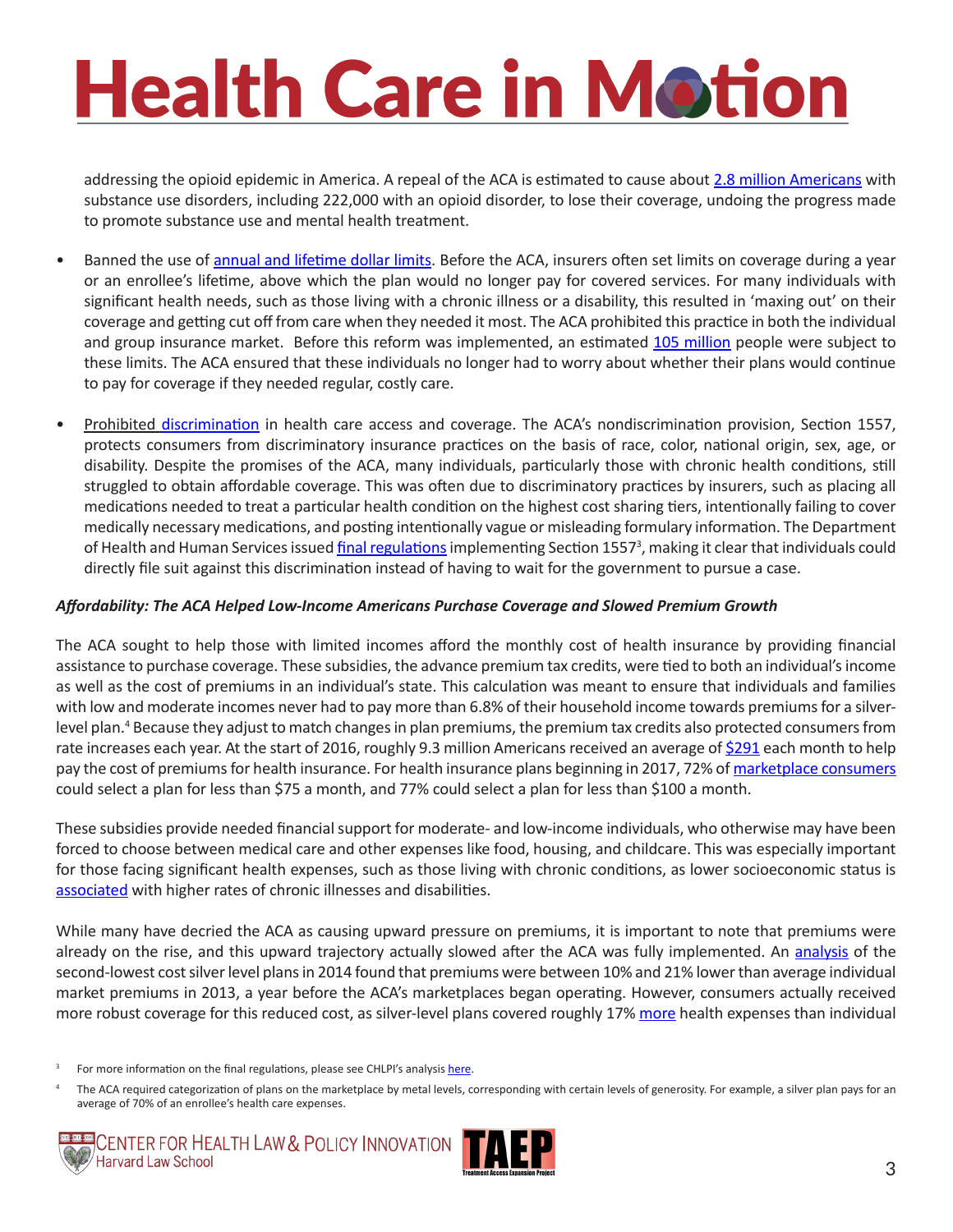market plans before the ACA. This meant that Americans were getting more 'bang for their buck,' receiving more robust coverage for a lower price.

Additionally, for certain low-income consumers who enrolled in a silver plan, the ACA further decreased costs by reducing the amount the plan requires for out-of-pocket costs, like the copay charged for a visit to the doctor. At the start of 2016, roughly 6.3 million Americans received this benefit, cutting down on the amount they were required to pay for everyday medical expenses like copays for prescription drugs. The ACA also sought to address the prescription drug "donut hole" in Medicare.<sup>5</sup> The ACA reduced the Medicare Part D copayments seniors were required to pay, resulting in \$20.8 billion in [savings](https://www.cms.gov/Newsroom/MediaReleaseDatabase/Press-releases/2016-Press-releases-items/2016-02-08.html) to approximately 10 million Medicare beneficiaries since 2010, an average of \$1,945 per person.

#### *Medicaid Expansion: The ACA Opened Early Access to Treatment for Millions of Vulnerable Americans*

The ACA's Medicaid expansion brought desperately needed relief for many low-income individuals with substantial health needs. Prior to the ACA, in most states an enrollee had to be both low income and "categorically eligible" to qualify for Medicaid, such as by being disabled. This presented a cruel irony for many people with a chronic health condition, as these rules forced them to wait and become sick enough to be considered disabled to qualify. For example, an individual living with HIV often had to forego treatment until they became disabled by AIDS before they would qualify for Medicaid coverage, even though care and treatment could have prevented this deterioration.

Medicaid expansion modified these rules to determine eligibility based on income, providing coverage to individuals with incomes below 138% of the federal poverty level, and moving our health care system to a more prevention focused model. This addressed the perverse incentive for state Medicaid programs to withhold care only until a disease or condition progressed, and allowed for earlier, less costly interventions. For example, people living with HIV have historically faced significant barriers to insurance coverage. In 2012, 18% of people living with HIV receiving some type of care did not have insurance but many were prevented from enrolling in Medicaid because their infection had not developed into AIDS. The ACA reduced this gap, and in 2014 the number of people living with HIV who were uninsured dropped to [14%.](http://kff.org/health-reform/issue-brief/insurance-coverage-changes-for-people-with-hiv-under-the-aca/) This was largely due to the Medicaid expansion, as people living with HIV covered by Medicaid increased from 36% in 2012 to 42% in 2014.

While the Supreme Court made the expansion optional for states to implement, the 32 states, including DC, that chose to take advantage of this expansion saw significant returns in the health and productivity of their citizens. In states with Medicaid expansion, individuals living with disabilities are significantly more likely to be [employed](https://nationaldisabilitynavigator.org/wp-content/uploads/Materials/CHRIL/AJPH-CHRIL_MedicaidExpansion-WorkforceParticipation_2016-Dec-20.pdf) (38% versus 31% in nonexpansion states) and significantly less likely to be unemployed because of disability. Since 2013, enrollment in Medicaid has grown, and has extended comprehensive care to [14 million](https://aspe.hhs.gov/system/files/pdf/187551/ACA2010-2016.pdf) low-income Americans as of December 2015.

While advocates celebrate the achievements of the ACA, they should also be aware of the current threat to these achievements, as the AHCA has gained significant traction in the past week. On Monday night, House Republicans offered up several [amendments](https://waysandmeans.house.gov/house-republicans-announce-updates-strengthen-american-health-care-act/)<sup>6</sup> to the AHCA designed to win votes from more conservative members of the chambers that initially voiced their opposition to the bill, including the Freedom Caucus's position that it would formally [oppose](http://www.politico.com/story/2017/03/freedom-caucus-donald-trump-health-care-235777) the bill. The proposed AHCA amendments introduce many changes to the Medicaid provisions that proponents of access to care should be concerned about, including:

For a discussion of the previous version of the AHCA, please see our prior Health Care in Motion [here.](http://www.chlpi.org/wp-content/uploads/2013/12/Health-Care-in-Motion_03_07_2017.pdf)





The "donut hole" refers to the Medicare Part D coverage gap where beneficiaries are required to pay the full cost of their medications in addition to the standard premium.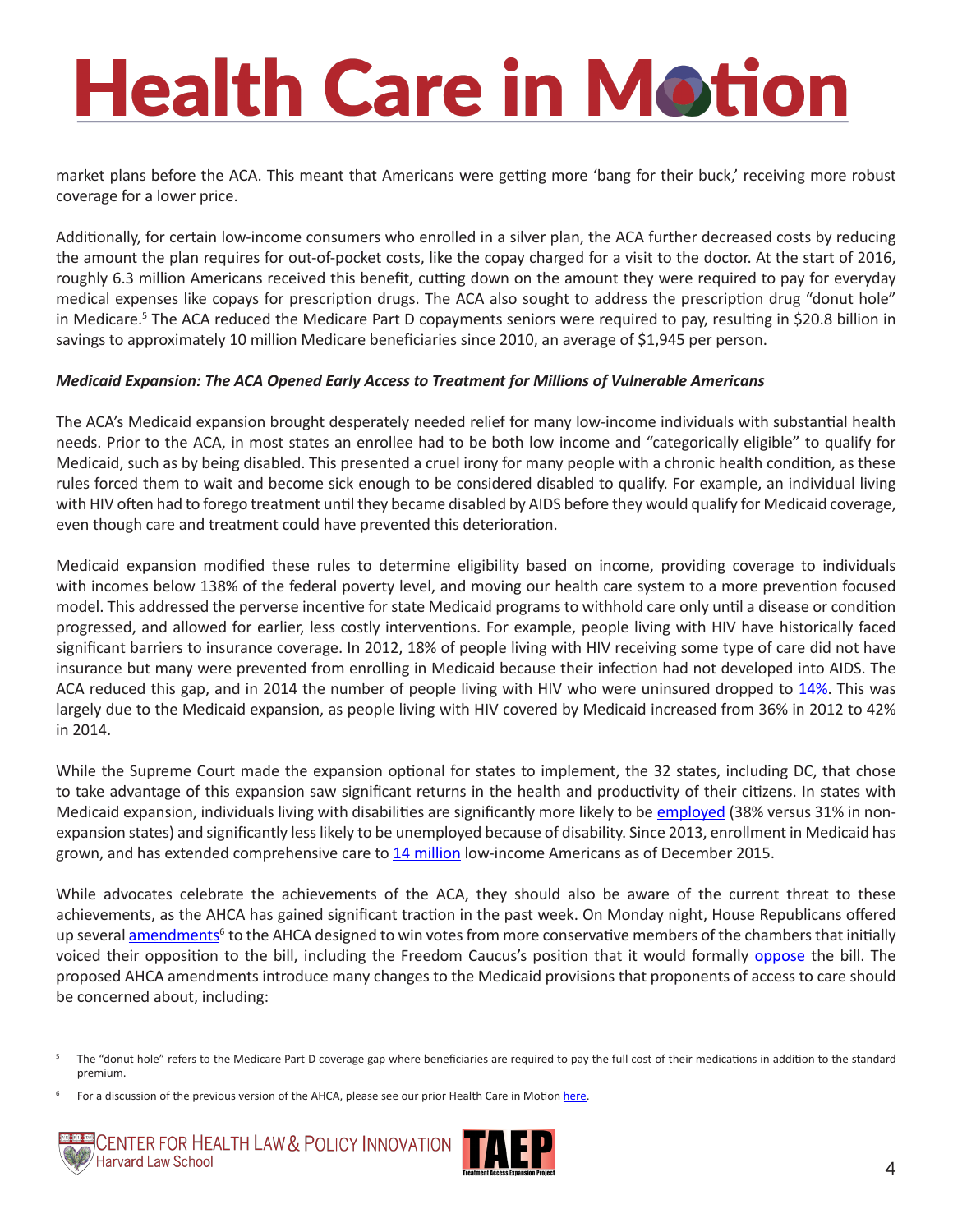- Medicaid Work Requirements: The amendment would allow states to establish a work requirement for certain nondisabled Medicaid enrollees as a condition of coverage, modeled after the requirements in the Temporary Assistance for Needy Families program. This is particularly concerning for people living with [chronic and disabling conditions](http://www.healthlaw.org/publications/browse-all-publications/medicaid-work-requirements-not-a-healthy-choice#.WNFssBIrIUE) who are not eligible based on a disability category, but may still be living with conditions that preclude them from attaining employment. A work requirement would likely bar those who need care the most from obtaining it, forcing them to seek costlier late-stage interventions like emergency room visits.
- Medicaid Expansion: The ACHA as introduced would eliminate the special financial support for Medicaid expansion by 2020. Under the ACA, the federal government covers 90% of the cost to state governments of the Medicaid expansion population. The amendment would push up the timeline for ending the Medicaid expansion from 2020 to the end of 2017. After 2017, states would no longer retain the ability to cover the new expansion population at this enhanced rate, and this percentage would be reduced to match the amount of support the federal government provides for the rest of Medicaid. This will force states to make difficult financial decisions about whether they can afford to continue covering the expansion population on a shorter timeline than previously proposed. States would likely need to pay a combined [\\$32 billion](http://www.cbpp.org/research/health/house-republican-proposals-to-radically-overhaul-medicaid-would-shift-costs-risks-to) in funds to continue covering the expansion population.
- Medicaid Block Grants: Under the AHCA as amended, states would be given the option to choose a block grant rather than a per capita cap for their traditional adult and children populations starting in FY2020. States would be locked into this choice for a ten-year period. The amount states would receive under the block grant would be based on the amount they would have received under a per capita cap in FY2020, but would only grow with general inflation and would not take into account increases in enrollment. This would almost certainly fall short of the expected growth in Medicaid spending, and would hamstring states' ability to respond to unforeseen increases in need that may result from a recession or natural disaster. Along with this fixed funding mechanism, states would be allowed to re-define the conditions for eligibility for these populations as well as the services provided to them, except for certain low-income pregnant women and children in poverty. This is particularly concerning for higher cost individuals, such as those living with chronic conditions. States choosing a block grant would face reduced federal funding for an already-strained program, but would also be given the authority to cut eligibility and services to make up for these budget concerns. As those living with chronic illnesses and disabilities account for about [half of Medicaid spending,](http://www.cbpp.org/research/health/house-republican-proposals-to-radically-overhaul-medicaid-would-shift-costs-risks-to) states will likely look to these populations when deciding where to cut services and enrollment. While the changes to Medicaid have been touted as increased flexibility to better serve a state's enrollees, this flexibility will be useless without financial support to pursue innovation and will only translate into the flexibility to cut services and eligibility for those that need care the most.

The amendment also included a number of changes that many of the Republican members of Congress have called for, including speeding up the repeal of the ACA's taxes to 2017 instead of 2018 and delaying the ACA's Cadillac tax from 2025 to 2026. The amendment likewise provides a fund for additional tax subsidies to help those aged 50 to 64, a key Republican voting bloc, who would see their premiums rise the greatest under the original bill according to the CBO report.

The response to these amendments in the House has generally been receptive. The amendments were [requested](http://www.politico.com/story/2017/03/trump-ryan-obamacare-conservatives-236061) by President Trump after it became clear that the AHCA as originally introduced would not garner the support of far-right House Republicans, including the Freedom Caucus. After the amendments were introduced, Freedom Caucus Chairman Mark Meadows said that the amendments, along with considerable whipping from Republican leaders and President Trump, have successfully [persuaded](http://www.politico.com/story/2017/03/freedom-caucus-obamacare-repeal-236284) some of its members to vote in favor of the AHCA, and walked back earlier statements that the Caucus would formally oppose the bill. The amendments have also won over four Representatives that voiced